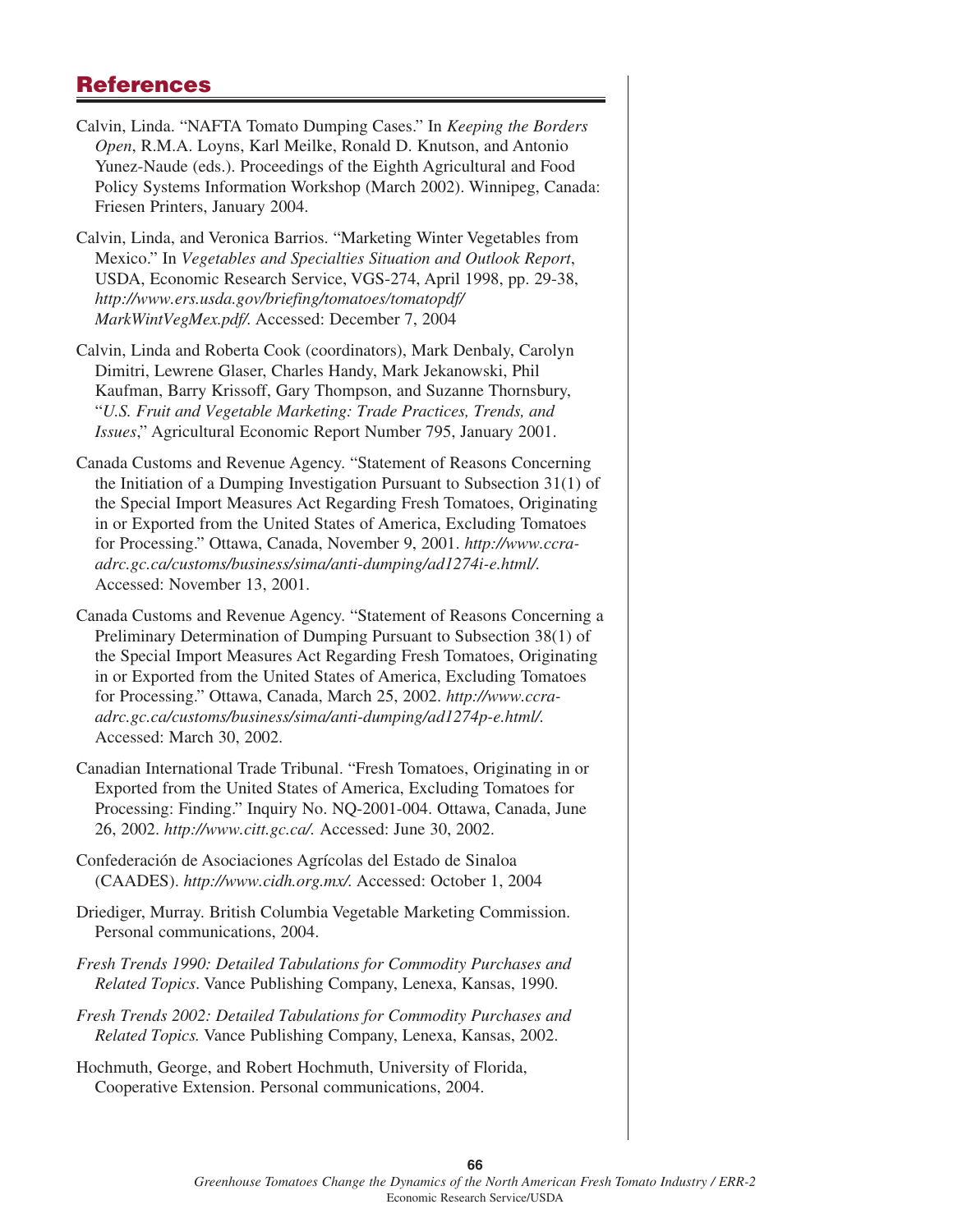| Hughes, Carolyn. California Tomato Commission. Personal communica-<br>tions, 2005.                                                                                                                                                                                                                          |
|-------------------------------------------------------------------------------------------------------------------------------------------------------------------------------------------------------------------------------------------------------------------------------------------------------------|
| Jensen, Merle. Controlled Environment Agriculture Center, University of<br>Arizona. Personal communications, 2005.                                                                                                                                                                                          |
| Lutz, Glen. Ontario Greenhouse Vegetable Producers' Marketing Board.<br>Personal communications, 2005.                                                                                                                                                                                                      |
| Ministerio de Agricultura, Pesca y Alimentación.<br>http://www.mapya.es/estadistica/Anu_02/pdf/PDF11_37.pdf/. Accessed:<br>October 4, 2004.                                                                                                                                                                 |
| The New York Times, "You Want Any Fruit With That Big Mac?" The New<br>York Times, NY, NY, February 20, 2005, p. BU 1 and 8.                                                                                                                                                                                |
| The Packer, "Protectionism, not free trade rules the day." Shawnee Mission,<br>KS, January 28, 2002a, p. A6.                                                                                                                                                                                                |
| The Packer, "Canada may slap duty on tomatoes from the United States."<br>Shawnee Mission, KS, February 4, 2002b, pp. A1-A2.                                                                                                                                                                                |
| The Packer, "Canadian growers greet lower margins." Shawnee Mission,<br>KS, April 1, 2002c, p. A3.                                                                                                                                                                                                          |
| The Packer, "ITC sides with Canadians in dumping suit." Shawnee Mission,<br>KS, April 8, 2002d, pp. A1-A2.                                                                                                                                                                                                  |
| <i>The Packer</i> , "Canada, U.S. should promote tomatoes together." Shawnee<br>Mission, KS, April 15, 2002e, p. A8.                                                                                                                                                                                        |
| The Packer, "Marketing deal struck by Pacific Tomato." Shawnee Mission,<br>KS, September 15, 2003, p. A1.                                                                                                                                                                                                   |
| Papadopoulos, Tom. "Research and Development in Protected Horticulture<br>as a Support to Growers: The Experience of Leamington, Ontario,<br>Canada." Paper presented at the Mexican Association of Greenhouse<br>Horticultural Growers, 4th Annual Congress, Leon, Queretaro, Mexico,<br>August 6-8, 2003. |
| <i>The Produce News</i> , "Hothouse tomato market has been anything but hot<br>this season." Englewood Cliffs, NJ, June 7, 1999, p. 26.                                                                                                                                                                     |
| The Produce News, "Study shows differences between Hispanic and non-<br>Hispanic tomato preferences." Englewood Cliffs, NJ, June 14, 2004,<br>p. 20.                                                                                                                                                        |
| Productschap Tuinbouw. http://www.tuinbouw.nl/website/ptcontent.nst/<br>home/. Accessed: October 20, 2004.                                                                                                                                                                                                  |
| Snyder, Richard G. "Greenhouse Vegetables - Eastern United States." Oral<br>Presentation and Proceedings of Southeastern United States Greenhouse<br>Vegetable Growers Conference and Trade Show, Tallahassee, Florida,<br>May 19, 1999, p. 24-28.                                                          |
| Sparling, David, and Roberta Cook. "Strategic Alliances and Joint Ventures<br>Under NAFTA: Concepts and Evidence." In Policy Harmonization and<br>Adjustment in the North American Agricultural and Food Industry,<br>R.M.A. Loyns, Karl Meilke, Ronald D. Knutson, and Antonio Yunez-                      |